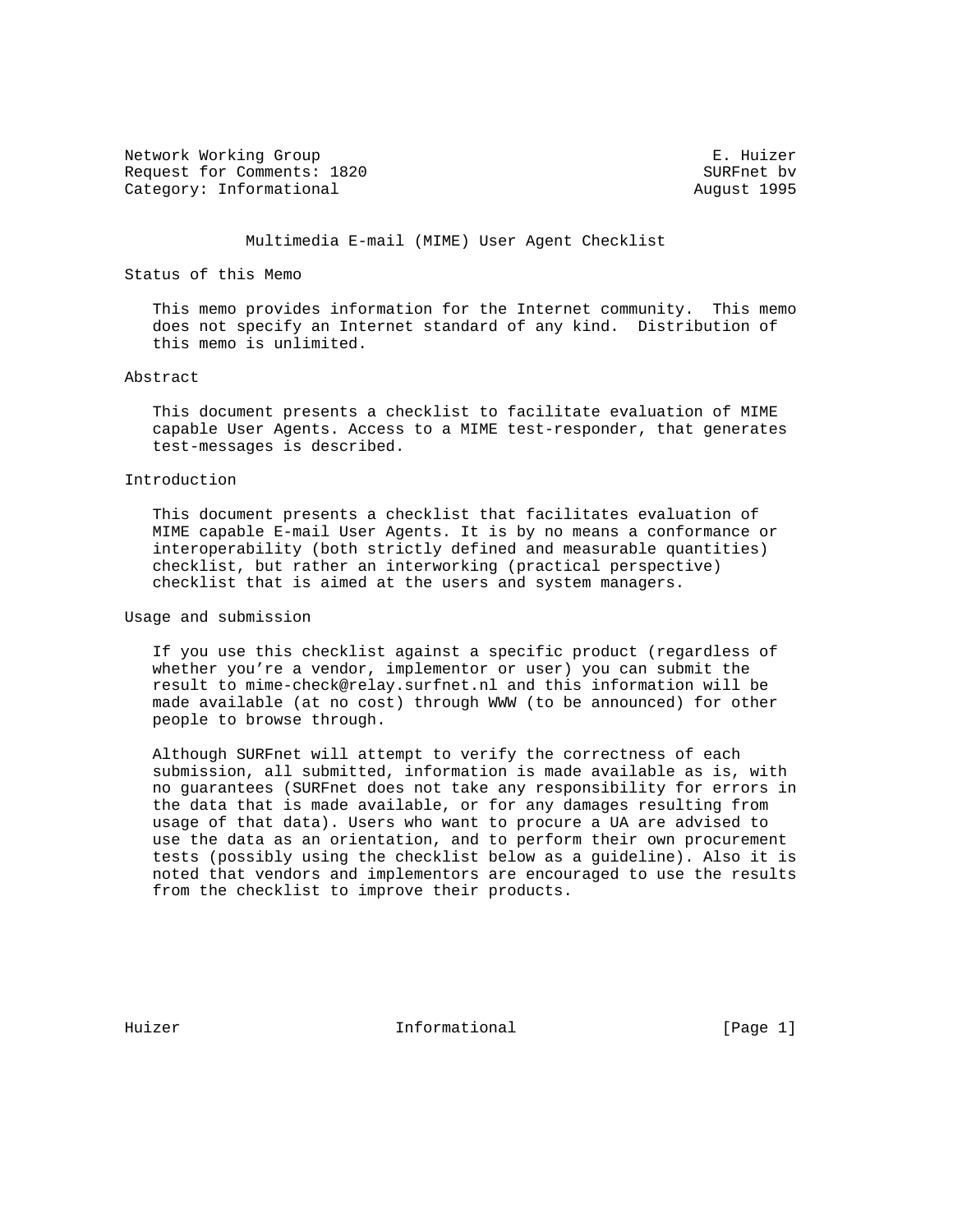Getting test messages

 For several tests in the checklist a test message is required. Test messages can be requested in the following way: Send mail to <mime test@relay.surfnet.nl> with a subject field containing ONE of the following:

 text/plain text/enriched image/gif image/jpeg audio/basic video/mpeg application/octet-stream application/postscript message/rfc822 message/partial message/external multipart/mixed multipart/parallel multipart/digest multipart/alternative application/wordperfect5.1 application/msword application/rtf X-local  $\longrightarrow$  <to test how your UA deals with undefined content-types> nested <returns a message that contains nested multipart contents> iso-8859-1 <returns a message with text/plain; charset=iso-8859-1>

 A message containing the requested content-type will be returned to the address contained in the from field.

#### References

The reader is encouraged to also check out the following references:

The MIME standards:

- Borenstein N. and N. Freed, "MIME (Multipurpose Internet Mail Extensions) Part One: Mechanisms for specifying and describing the format of Internet message bodies", RFC 1521, Bellcore, Innosoft, September 1993.
- Moore K., "MIME (Multipurpose Internet Mail Extensions) Part Two: Message header extensions for non-Ascii text", RFC 1522, University of Tennessee, September 1993.

Huizer **Informational Informational** [Page 2]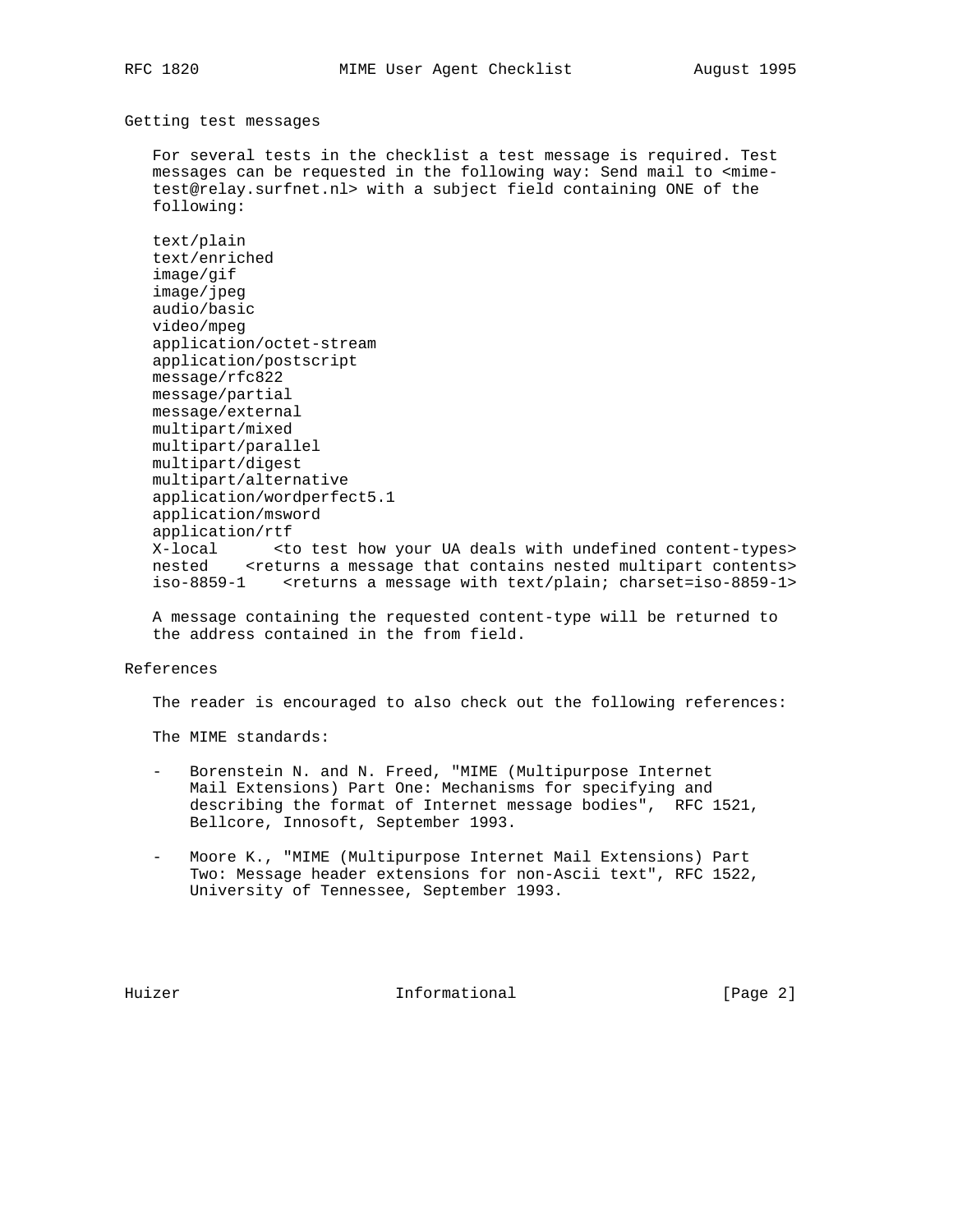The registration procedure for content types:

Postel J., "Media type registration procedure", RFC 1590, USC/Information Sciences Institute, March 1994.

Some related informational documents:

- Borenstein N., "The text/enriched MIME content-type", RFC 1563, Bellcore, October 1994.
- Borenstein N., "A user agent configuration mechanism for multimedia mail format information", RFC 1524, Bellcore, September 1993.

 Registered MIME content-types can be found at the following URL: ftp://ftp.isi.edu/in-notes/iana/assignments/media-types/media-types

 The SUNet MIME project: http://www.chalmers.se/SUNET/Mac-E.html This offers evaluation tests reports of MIME products, as well as tests and test-criteria for MIME implementors.

 From Stockholm University a list of user-interface requirments for a mail/news reader is available under: gopher://mars.dsv.su.se/11/dsv reports/research-reports/messaging- research

Checklist for Mime UAs

 (note that for items with multiple choice options, it is possible that more than one option is applicable)

- 1. General information:
- 1.1 The name and version of the product
- 1.2 The name and addressing information of the manufacturer
- 1.3 What are the platforms that are supported (Operating system, GUI and hardware requirements, if applicable: what APIs are supported (like MAPI etc.))? [Note: Please use separate checklist forms for different platforms!!]
- 1.4 What is the platform that was used for this checklist (Operating system, GUI and hardware)? [Note: Only one platform per checklist!!]
- 1.5 Is the software available in source format or in binary format or both.
- 1.6 Pricing information. Is the software available:
	- In the Public Domain, free of charge
	- As shareware (what is the price?)
	- PD for non-profit use, but not for commercial use
	- Commercially

Huizer **Informational** Informational [Page 3]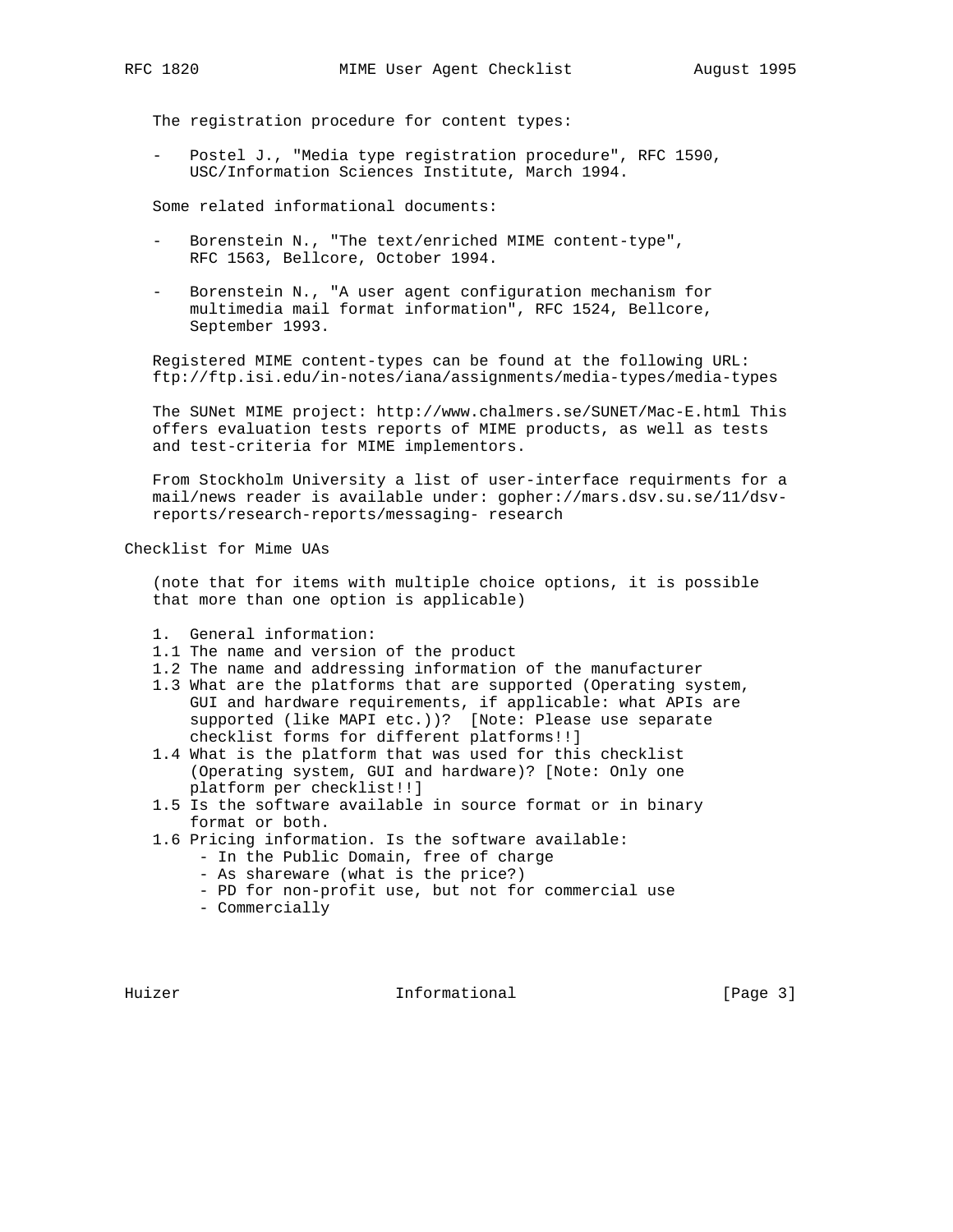- - 2. System installation, configuration and management
	- 2.1 How complex/easy is installation and configuration? Are there any pitfalls that need attention? Can you configure per set of users (i.e systemwide or LAN wide default configuration) and/or per user?
	- 2.2 Are there facilities for logging and/or accounting?
	- 2.3 Does the UA generate correct RFC 822 headers for outgoing messages:
		- From:, (and if necessary) Sender: Date:
		- Message-id:
	- 2.4 Is it possible for a non-priviledged user to change the "from" and/or "sender" field?
	- 2.5 Does the UA have any size restrictions (default or applied by system manager) for:
		- Message size
		- Number of messages
		- Number of folders
		- Number of messages per folder
	- 2.6 How secure is the users mailbox when using this UA? Can other non-privileged usets access the mailbox?
	- 2.7 What is the performance of the UA on this platform? (As this is difficult to measure, give your subjective impression: slow, reasonable or fast) E.g for:
		- Displaying a text message
		- Displaying a MIME message that contains an image
		- Complex actions like sorting etc.
	- 3. General UA properties
	- 3.1 Does the UA have a graphical or a character based interface or both?
	- 3.2 Does the UA support native RFC 822/MIME or does it require a gateway?
	- 3.3 Which protocols are supported for message delivery:
		- a. SMTP (MX records or static routing to Mailhost)
			- b. ESMTP
			- c. POP (which version)
			- d. IMAP
			- e. Co-location with specific MTA (which MTA)
		- f. Other ...............
	- 3.4 Which protocols are supported for message submission:
		- a. SMTP
		- b. ESMTP
		- c. Co-location with specific MTA (which MTA)
		- d. Other ...............

3.5 Does the UA support the following basic functionalities:

- List messages
- Read messages

Huizer **Informational** Informational [Page 4]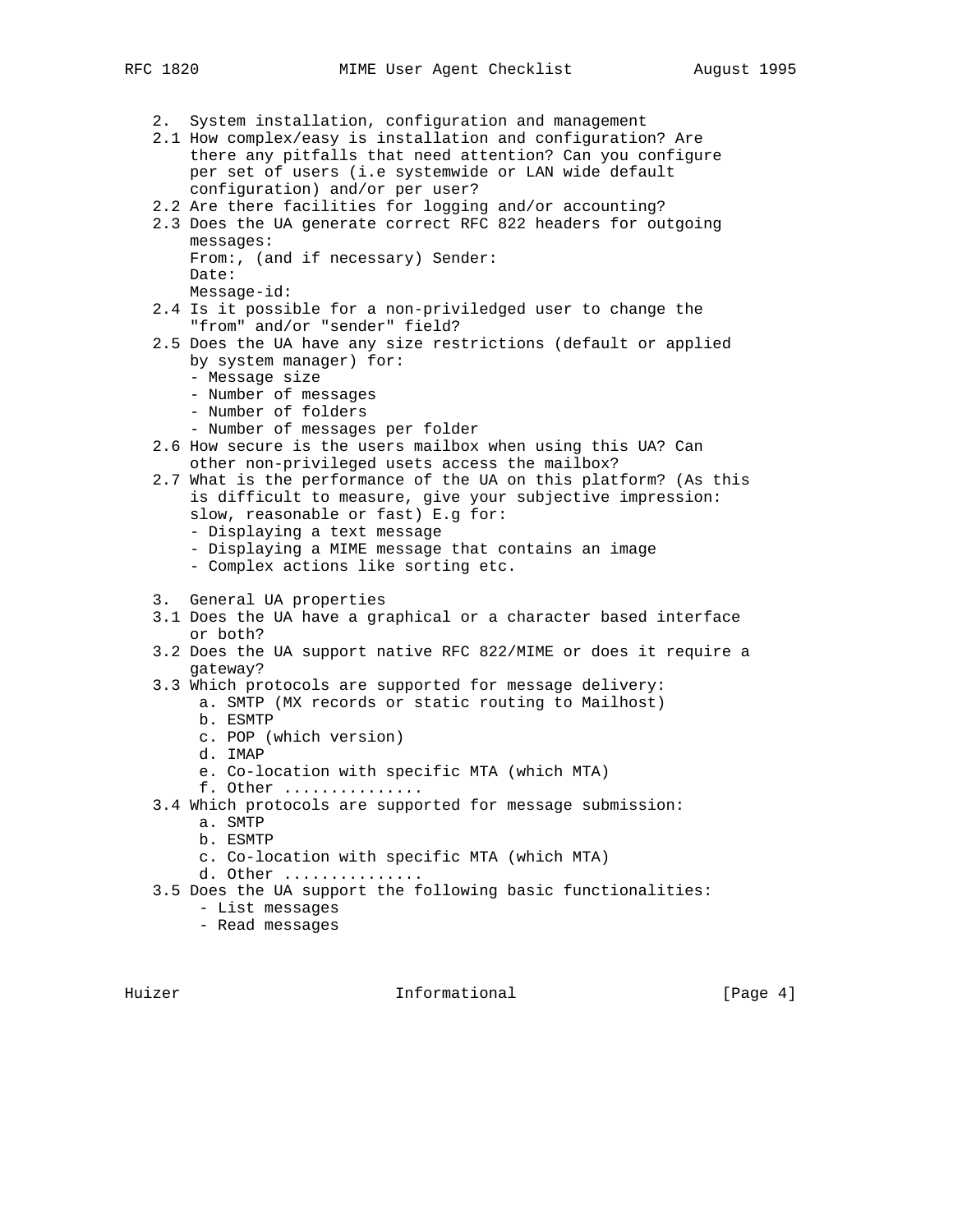```
 - Delete messages
     - Compose new messages
     - Reply to messages (Inclusion of original message-text in
      reply, reply to originator or to any or all recipients
      etc.)
     - Forward message
      o using MIME
       o using RFC 934 encapsulation; i.e. message is
        encapsulated in between:
        ------- Forwarded Message and
         ------- End of Forwarded Message
       o Other .......
     - Distribute message (the from field does not change)
3.6 Does the UA support the following header fields and can they
   be supplied by the user:
     Generated correctly Can be supplied by user
    - To:
   - Cc:
    - Bcc:
    - From:
    - Reply-to:
    - Subject:
    - Comments:
3.7 Does the UA support filing mail into folders? Are there any
   restrictions?
3.8 Does the UA support a filtering mechanism that allows the
    user to configure automatic processing of incoming mail
    (e.g. automatic filing into specific folders)? If so, how
    simple is the configuration of these filters?
3.9 Does the UA support a sorting mechanism that allows the user
    to sort mail on date and/or subject and/or from field etc?
    If so describe the possibilities and restrictions.
3.10 Does the UA support address lists and/or directory services?
     - Local (local address list, local aliases, local distribution
             lists etc.)
     - Whois++
     - Ph (to CCSO server)
     - LDAP or SOLO or other access protocols to a directory
      service
     - Other .....
3.11 What other non-multimedia facilities does the UA support?
3.12 What secure mail protocols does the UA support (in-line):
    - PEM (Privacy Enhanced Mail)
    - PGP (Pretty Good Privacy)
```
- Other.....

Huizer **Informational** Informational [Page 5]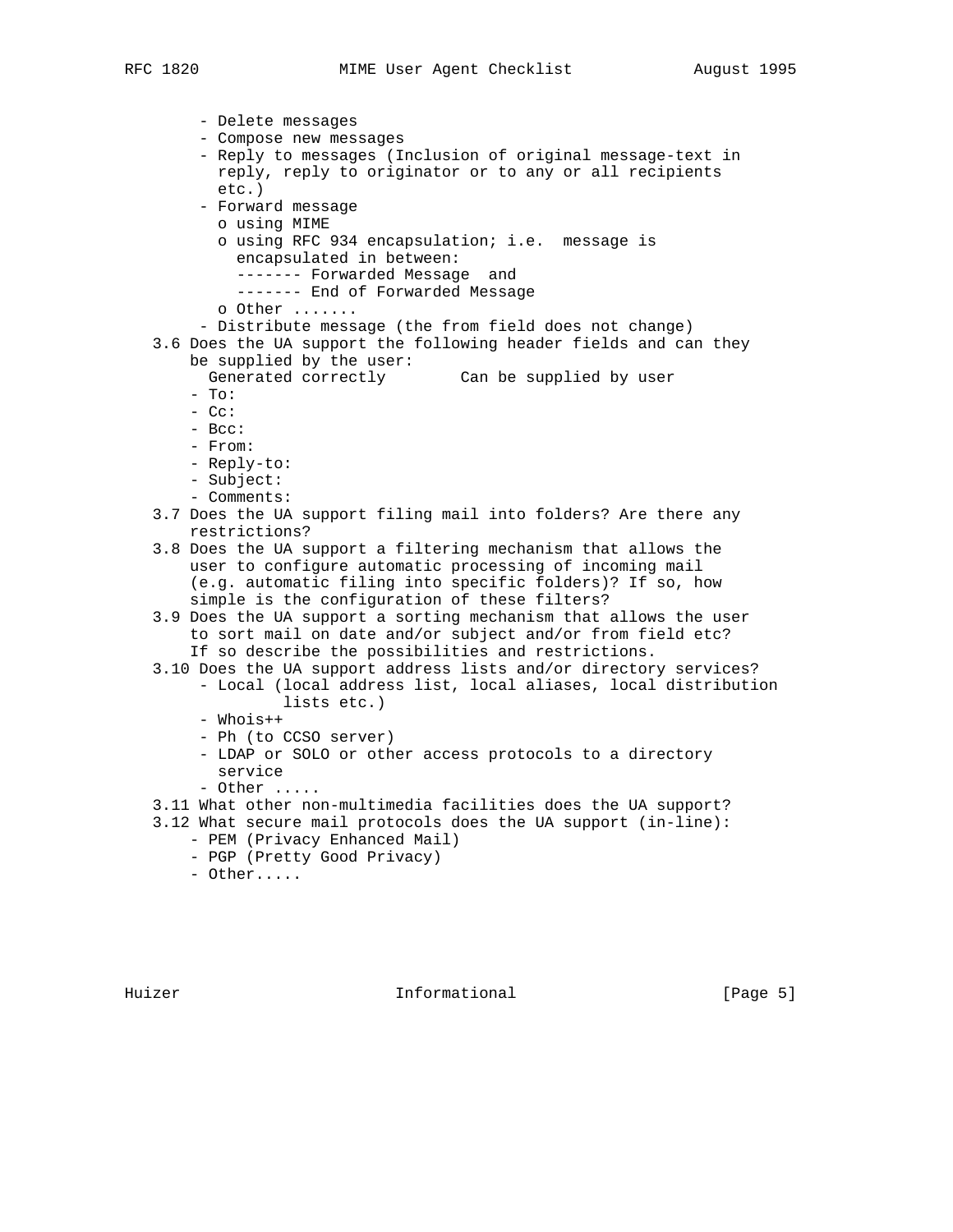4. MIME support 4.1 Does the UA support: - viewing a MIME content (either in-line or through launching an external viewer)? - saving a MIME content in a file? - saving one part of a multipart message in a file? - printing a MIME content? 4.2 Does the UA support receipt of the following basic MIME content types? Does it display them in-line and does it support printing of such a content type? If an external viewer is needed, is a viewer pre-configured? Is the viewer included in the software distribution? In-line Printing External Preconfig Included - text/plain - text/enriched - image/gif - image/jpeg - audio/basic - video/mpeg - application/octet-stream - application/postscript - message/rfc822 - message/partial Does the UA support ftp and/or mail access for: - message/external Describe how the UA supports the basic multipart types: - multipart/mixed - multipart/parallel - multipart/digest - multipart/alternative How does the UA handle: - X-<br />bilateraly defined> - unknown/unconfigured content-types 4.3 Does the UA allow configuration for receipt of additional content-types? If so describe the configuration procedure and possibilities. (Is it complex/easy, give example configuration, can you add external viewers etc.). E.g. - application/wordperfect5.1 - application/msword 4.4 Does the UA support composition of the following basic MIME content types? Describe how easy/complex composition of a message with a MIME content-type is. - text/plain - text/enriched - image/gif - image/jpeg - audio/basic - video/mpeg

Huizer **Informational Informational** [Page 6]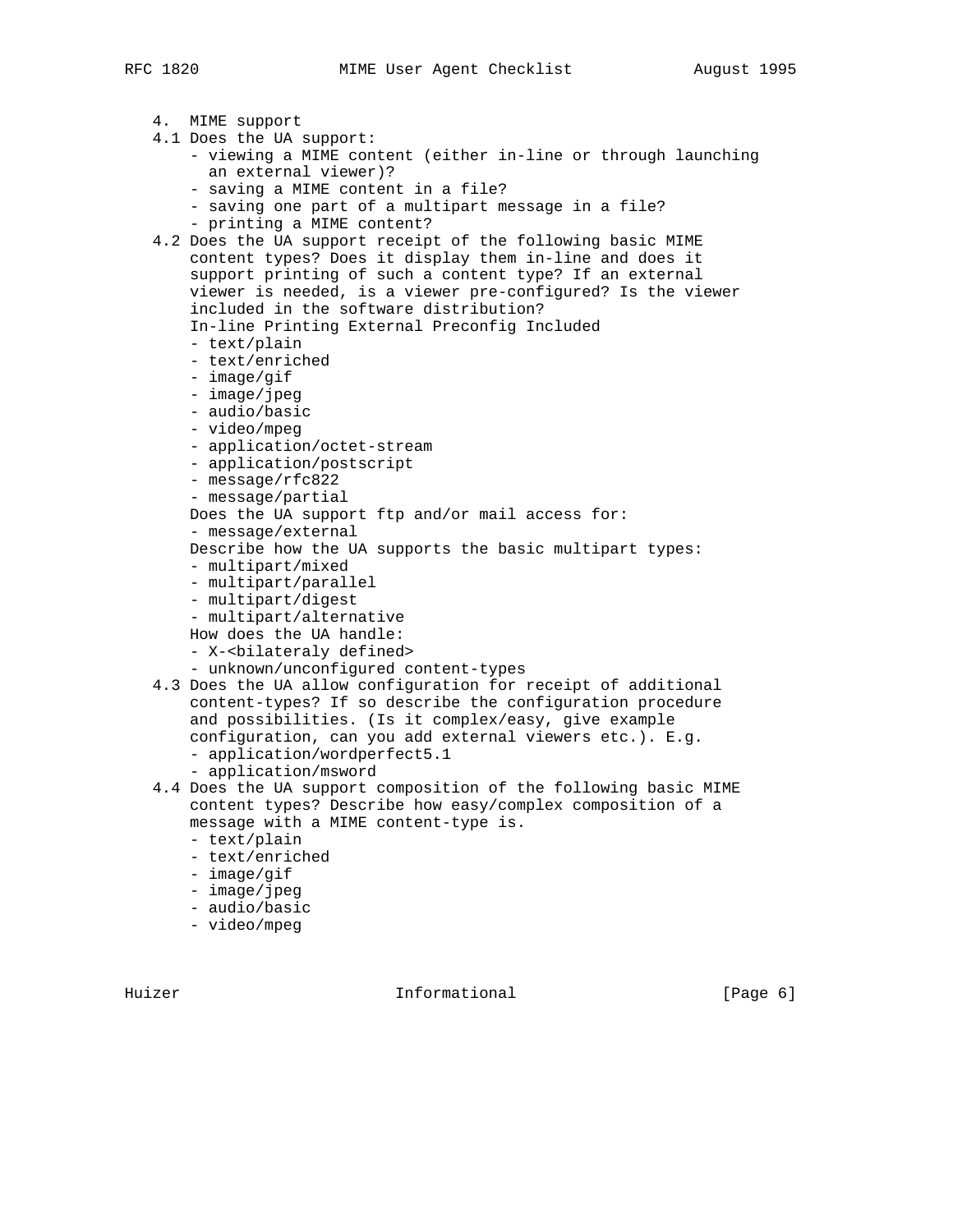- application/octet-stream - application/postscript - message/rfc822 - message/partial - message/external - multipart/mixed - multipart/parallel - multipart/digest - multipart/alternative Does the UA generate X-<br/>bilaterally defined> content-types (when and why) 4.5 Does the UA support compostion of additional content-types? If so describe how to do this (configuration and/or compostion), e.g.: - application/wordperfect5.1 - application/msword 4.6 What content-encodings does the UA support: - 7bit - quoted printable - base64 - binary - 8bit - X-<bilateraly defined> (when and why) 4.7 What encoding is used for the following content-types: 7bit QP B64 Binary 8-bit Other - text/plain - text/enriched - image/gif - image/jpeg - audio/basic - video/mpeg - application/octet-stream - application/postscript - message/rfc822 - message/partial - message/external - multipart/mixed - multipart/parallel - multipart/digest - multipart/alternative 4.8 Does the UA generate the correct Mime version header: Mime-Version: 1.0 4.9 In multipart messages, give an example of the sort of boundary string generated. 4.10 Does the UA support the use of non-ascii characters in the headers (in subject, free form part of address etc.)? 4.11 With the content type text/plain it is possible to have a charset parameter, indicating that a specific character set is used in

Huizer **Informational** Informational [Page 7]